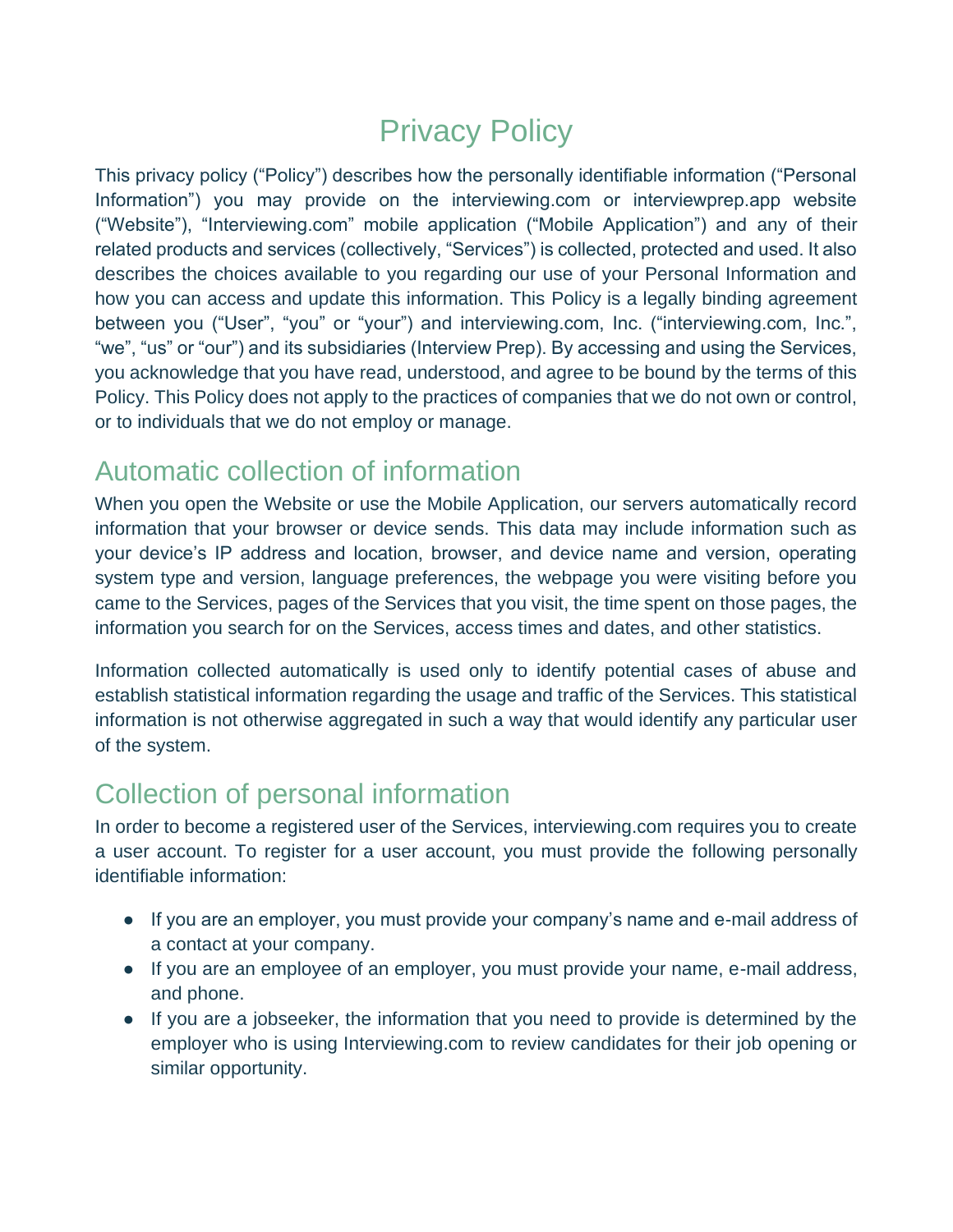When required, this information may include the following:

- Personal details such as name, country of residence, etc.
- Contact information such as email address, address, etc.
- Account details such as user name, unique user ID, password, etc.
- Geolocation data such as latitude and longitude.

### Use and processing of collected information

In order to make the Services available to you, or to meet a legal obligation, we may need to collect and use certain Personal Information. If you do not provide the information that we request, we may not be able to provide you with the requested products or services. Any of the information we collect from you may be used for the following purposes:

- Create and manage user accounts
- Deliver products or services
- Improve products and services
- Respond to inquiries and offer support
- Request user feedback
- Improve the user experience
- Run and operate the Services

Processing your Personal Information depends on how you interact with the Services, where you are located in the world and if one of the following applies: (i) you have given your consent for one or more specific purposes; this, however, does not apply, whenever the processing of Personal Information is subject to California Consumer Privacy Act or European data protection law; (ii) provision of information is necessary for the performance of an agreement with you and/or for any pre-contractual obligations thereof; (iii) processing is necessary for compliance with a legal obligation to which you are subject; (iv) processing is related to a task that is carried out in the public interest or in the exercise of official authority vested in us; (v) processing is necessary for the purposes of the legitimate interests pursued by us or by a third party.

Note that under some legislations we may be allowed to process information until you object to such processing (by opting out), without having to rely on consent or any other of the following legal bases below. In any case, we will be happy to clarify the specific legal basis that applies to the processing, and in particular whether the provision of Personal Information is a statutory or contractual requirement, or a requirement necessary to enter into a contract.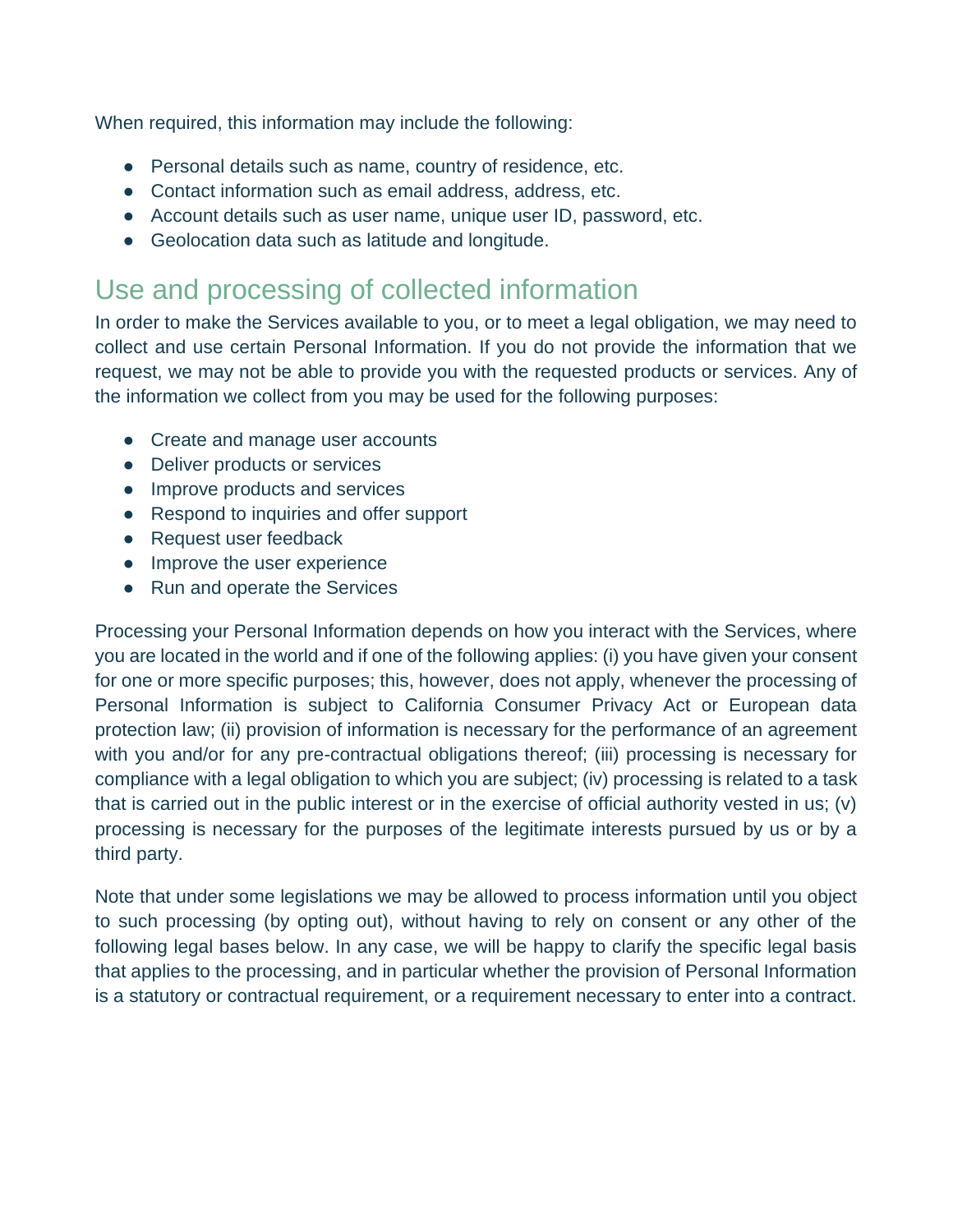# Managing information

You are able to delete certain Personal Information we have about you. The Personal Information you can delete may change as the Services change. When you delete Personal Information, however, we may maintain a copy of the unrevised Personal Information in our records for the duration necessary to comply with our obligations to our affiliates and partners, and for the purposes described below.

# Disclosure of information

Depending on the requested Services or as necessary to complete any transaction or provide any service you have requested, we may share your information with your consent with our trusted third parties that work with us, any other affiliates and subsidiaries we rely upon to assist in the operation of the Services available to you. We do not share Personal Information with unaffiliated third parties. These service providers are not authorized to use or disclose your information except as necessary to perform services on our behalf or comply with legal requirements. We may share your Personal Information for these purposes only with third parties whose privacy policies are consistent with ours or who agree to abide by our policies with respect to Personal Information. These third parties are given Personal Information they need only in order to perform their designated functions, and we do not authorize them to use or disclose Personal Information for their own marketing or other purposes.

We will disclose any Personal Information we collect, use or receive if required or permitted by law, such as to comply with a subpoena, or similar legal process, and when we believe in good faith that disclosure is necessary to protect our rights, protect your safety or the safety of others, investigate fraud, or respond to a government request.

In the event we go through a business transition, such as a merger or acquisition by another company, or sale of all or a portion of its assets, your user account, and Personal Information will likely be among the assets transferred.

# Retention of information

We will retain and use your Personal Information for the period necessary to comply with our legal obligations, resolve disputes, and enforce our agreements unless a longer retention period is required or permitted by law. We may use any aggregated data derived from or incorporating your Personal Information after you update or delete it, but not in a manner that would identify you personally. Once the retention period expires, Personal Information shall be deleted. Therefore, the right to access, the right to erasure, the right to rectification and the right to data portability cannot be enforced after the expiration of the retention period.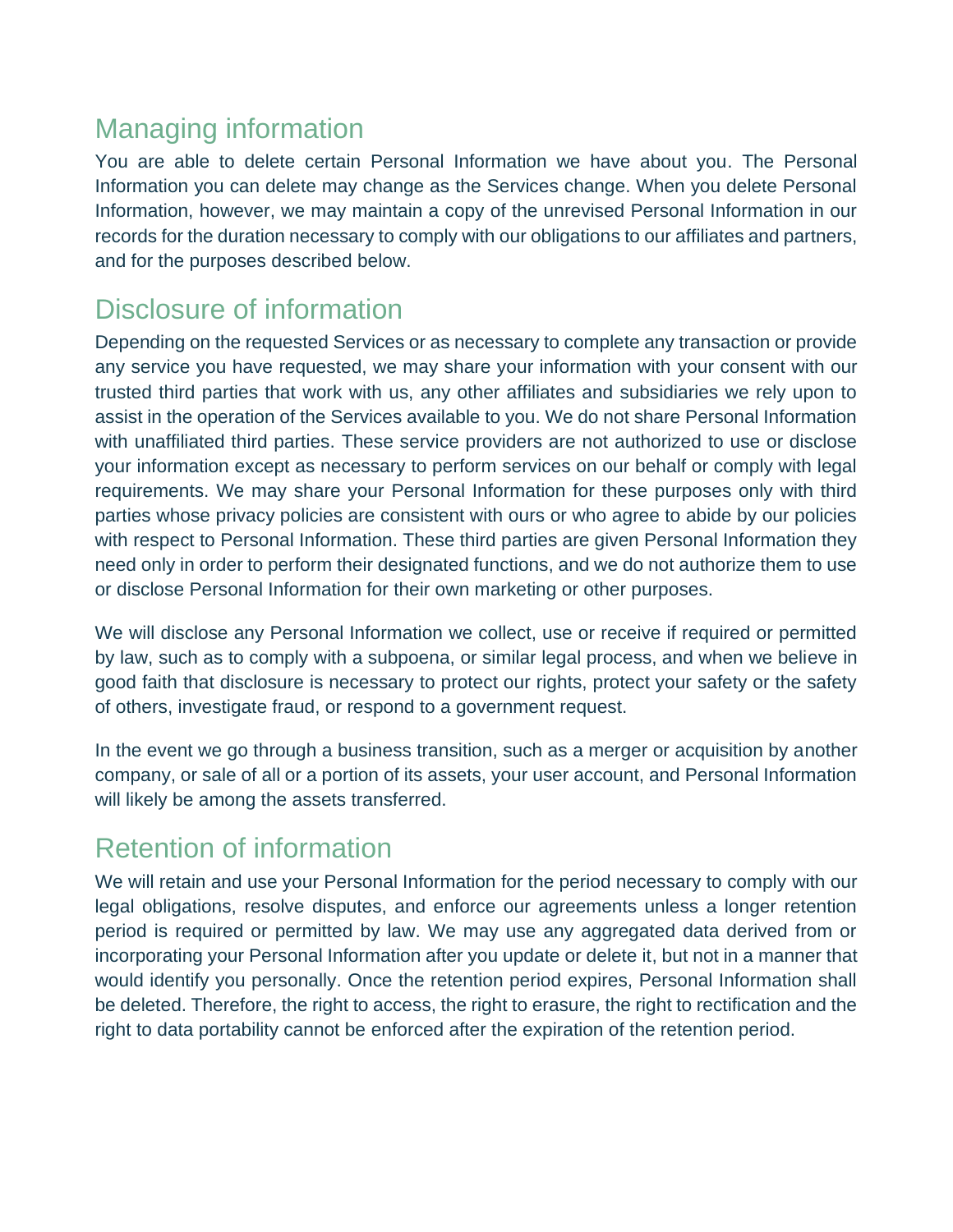# Transfer of information

Depending on your location, data transfers may involve transferring and storing your information in a country other than your own. You are entitled to learn about the legal basis of information transfers to a country outside the European Union or to any international organization governed by public international law or set up by two or more countries, such as the UN, and about the security measures taken by us to safeguard your information. If any such transfer takes place, you can find out more by checking the relevant sections of this Policy or inquire with us using the information provided in the contact section.

#### Choice and access to data controlled by our customers

Interviewing.com has no direct relationship with the individual employees and job-seekers whose personal data it processes on our behalf of our customers. Individuals applying or interviewing for jobs with employers that are Interviewing.com customers are identified by their email address that associates all applications and interviews for that individual with that email address. The individual can access their My Interviews page at the Site and transmit requests to the employers to correct, amend, or delete inaccurate data in an application. The employer is responsible for complying with the individual's request. If requested to remove data we will respond within a reasonable timeframe. Interviewing.com retains an archive copy of the individual's personal data we process on behalf of our Customers for as long as needed to provide services to our Customer and as necessary to comply with our legal obligations, resolve disputes, and enforce our agreements. Additionally, if you are an employee or jobseeker and would no longer like to be contacted by a particular employer or employers, please contact them directly to resolve your concern.

### The rights of users

You may exercise certain rights regarding your information processed by us. In particular, you have the right to do the following: (i) you have the right to withdraw consent where you have previously given your consent to the processing of your information; (ii) you have the right to object to the processing of your information if the processing is carried out on a legal basis other than consent; (iii) you have the right to learn if information is being processed by us, obtain disclosure regarding certain aspects of the processing and obtain a copy of the information undergoing processing; (iv) you have the right to verify the accuracy of your information and ask for it to be updated or corrected; (v) you have the right, under certain circumstances, to restrict the processing of your information, in which case, we will not process your information for any purpose other than storing it; (vi) you have the right, under certain circumstances, to obtain the erasure of your Personal Information from us; (vii) you have the right to receive your information in a structured, commonly used and machine readable format and, if technically feasible, to have it transmitted to another controller without any hindrance. This provision is applicable provided that your information is processed by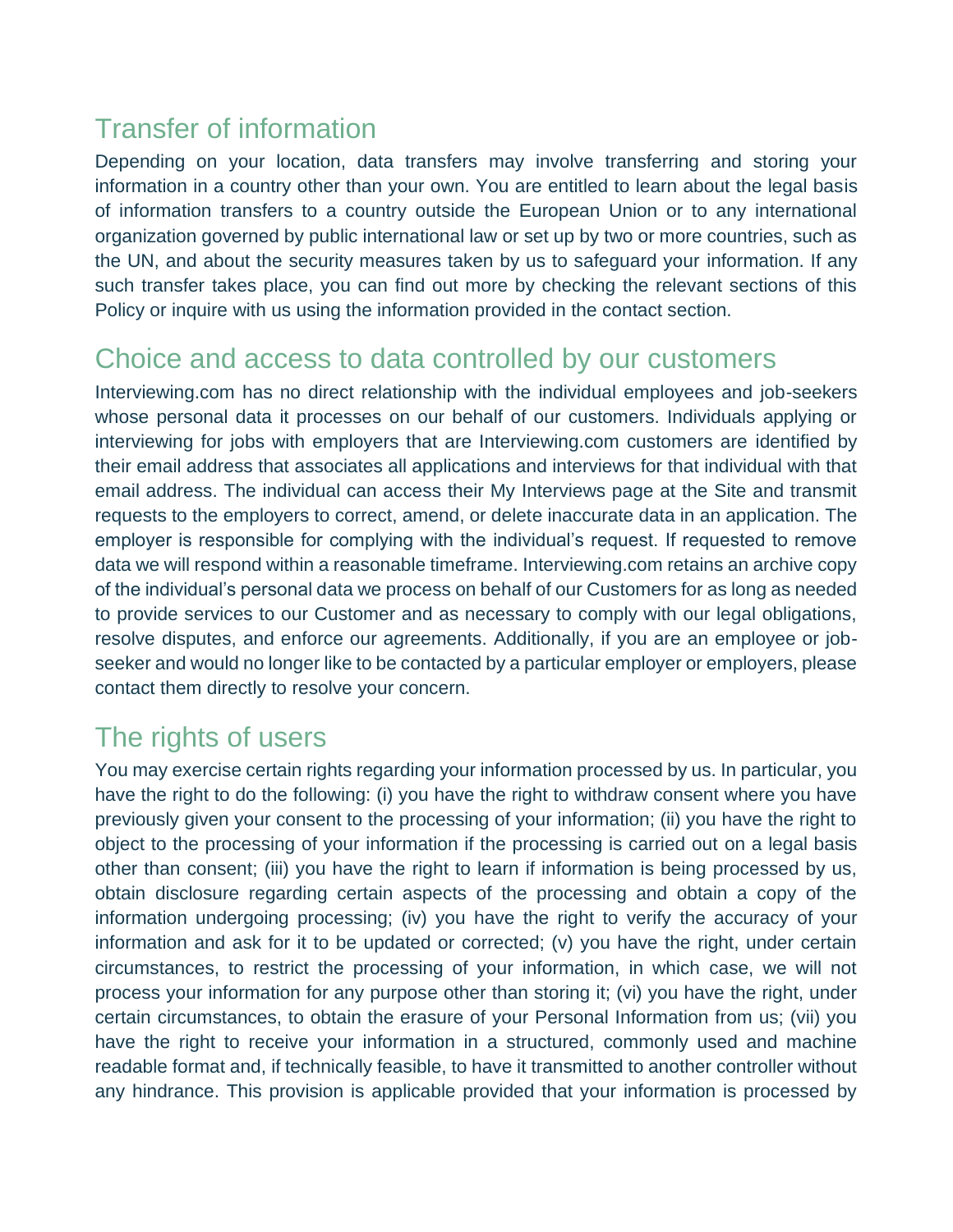automated means and that the processing is based on your consent, on a contract which you are part of or on pre-contractual obligations thereof.

### The right to object to processing

Where Personal Information is processed for the public interest, in the exercise of an official authority vested in us or for the purposes of the legitimate interests pursued by us, you may object to such processing by providing a ground related to your particular situation to justify the objection.

### Data protection rights under GDPR

If you are a resident of the European Economic Area (EEA), you have certain data protection rights and Interviewing.com, Inc. aims to take reasonable steps to allow you to correct, amend, delete, or limit the use of your Personal Information. If you wish to be informed what Personal Information we hold about you and if you want it to be removed from our systems, please contact us. In certain circumstances, you have the following data protection rights:

- You have the right to request access to your Personal Information that we store and have the ability to access your Personal Information.
- You have the right to request that we correct any Personal Information you believe is inaccurate. You also have the right to request us to complete the Personal Information you believe is incomplete.
- You have the right to request the erase your Personal Information under certain conditions of this Policy.
- You have the right to object to our processing of your Personal Information.
- You have the right to seek restrictions on the processing of your Personal Information. When you restrict the processing of your Personal Information, we may store it but will not process it further.
- You have the right to be provided with a copy of the information we have on you in a structured, machine-readable and commonly used format.
- You also have the right to withdraw your consent at any time where Interviewing.com, Inc. relied on your consent to process your Personal Information

You have the right to complain to a Data Protection Authority about our collection and use of your Personal Information. For more information, please contact your local data protection authority in the European Economic Area (EEA).

# U.S-E.U. Privacy Shield

Interviewing.com complies with the EU-U.S. Privacy Shield Framework and the Swiss-U.S. Privacy Shield Frameworks, as set forth by the U.S. Department of Commerce regarding the collection, use, and retention of personal information transferred from the European Union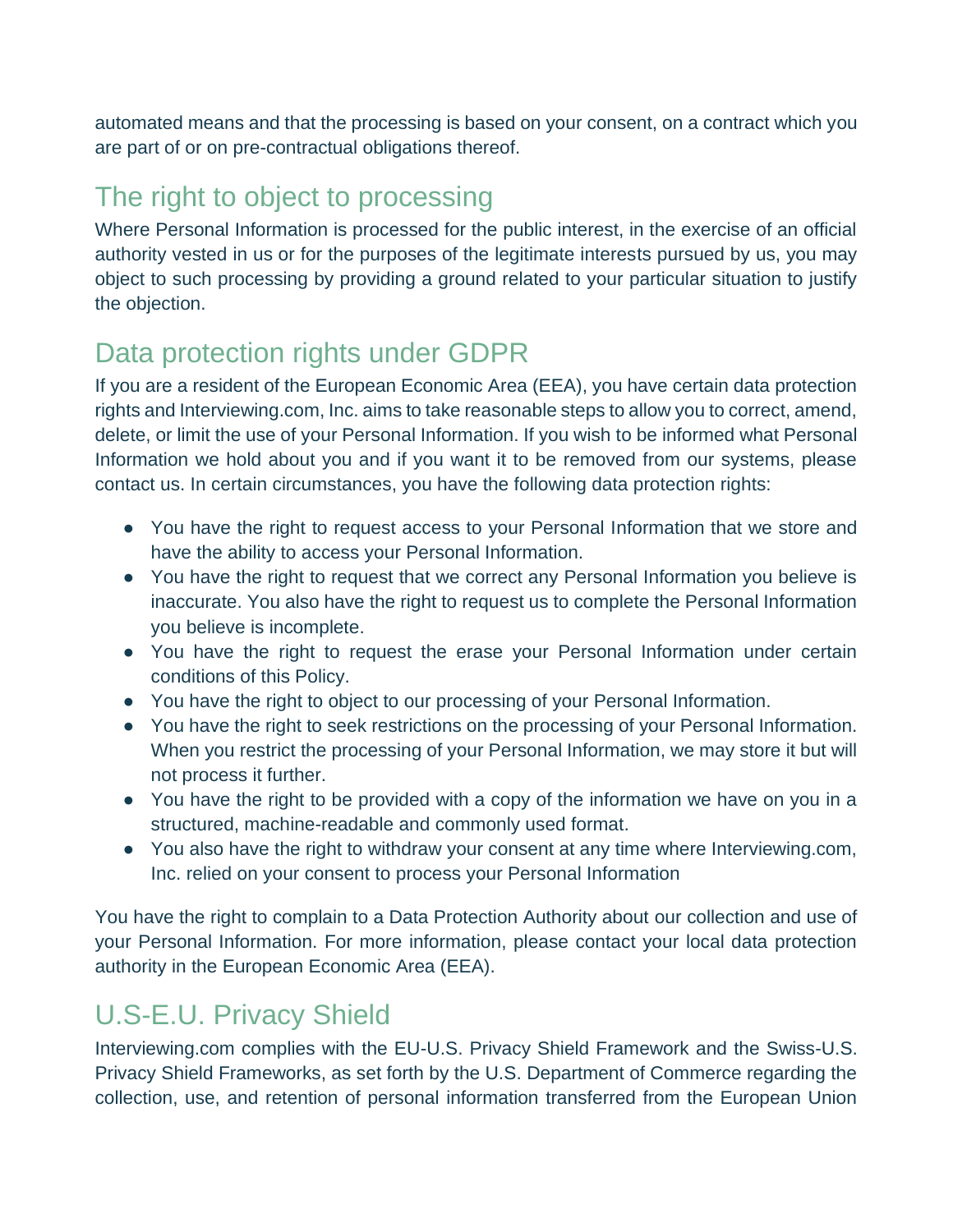and Switzerland to the United States. Interviewing.com has certified to the Department of Commerce that it adheres to the Privacy Shield Principles. If there is any conflict between the terms in this privacy policy and the Privacy Shield Principles, the Privacy Shield Principles shall govern. To learn more about the Privacy Shield program, and to view our certification, please visit https://www.privacyshield.gov/.

In compliance with the Privacy Shield Principles, Interviewing.com commits to resolve complaints about our collection or use of your personal information. EU and Swiss individuals with inquiries or complaints regarding our Privacy Shield policy should first contact Interviewing.com at privacy@interviewing.com

Interviewing.com has further committed to refer unresolved Privacy Shield complaints to JAMS, an alternative dispute resolution provider located in the United States. If you do not receive timely acknowledgment of your complaint from us, or if we have not addressed your complaint to your satisfaction, please contact or visit https://www.jamsadr.com for more information or to file a complaint. The services of JAMS are provided at no cost to you.

### California privacy rights

In addition to the rights as explained in this Policy, California residents who provide Personal Information (as defined in the statute) to obtain products or services for personal, family, or household use are entitled to request and obtain from us, once a calendar year, information about the Personal Information we shared, if any, with other businesses for marketing uses. If applicable, this information would include the categories of Personal Information and the names and addresses of those businesses with which we shared such personal information for the immediately prior calendar year (e.g., requests made in the current year will receive information about the prior year). To obtain this information please contact us.

### Canada privacy rights

If you are a resident of Canada, you have certain data protection rights and Interviewing.com, Inc. aims to take reasonable steps to allow you to correct, amend, delete, or limit the use of your Personal Information. If you wish to be informed what Personal Information we hold about you and if you want it to be removed from our systems, please contact us.

### How to exercise these rights

Any requests to exercise your rights can be directed to Interviewing.com, Inc. through the contact details provided in this document. Please note that we may ask you to verify your identity before responding to such requests. Your request must provide sufficient information that allows us to verify that you are the person you are claiming to be or that you are the authorized representative of such person. You must include sufficient details to allow us to properly understand the request and respond to it. We cannot respond to your request or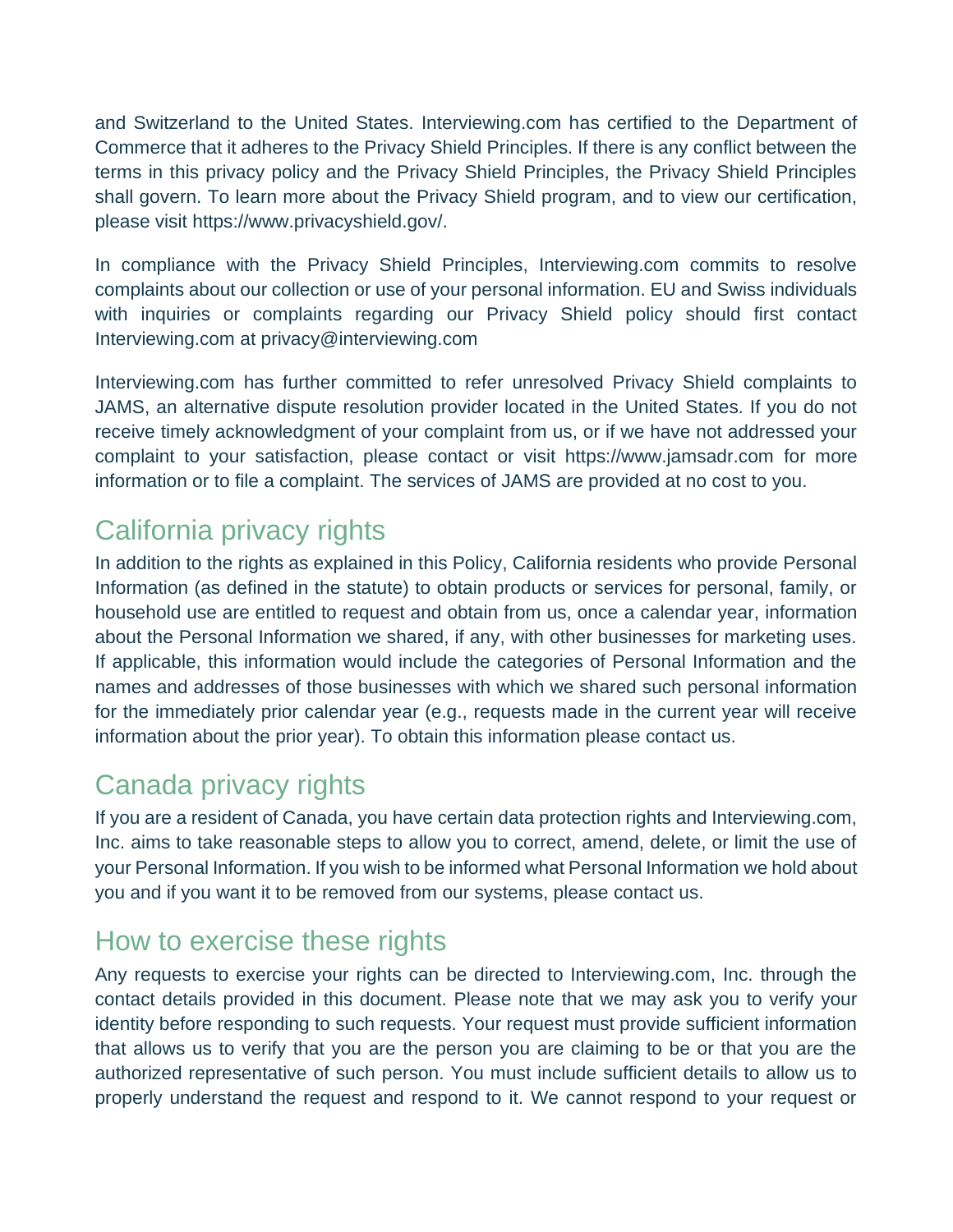provide you with Personal Information unless we first verify your identity or authority to make such a request and confirm that the Personal Information relates to you.

### Privacy of children

We do not knowingly collect any Personal Information from children under the age of 18. If you are under the age of 18, please do not submit any Personal Information through the Services. We encourage parents and legal guardians to monitor their children's Internet usage and to help enforce this Policy by instructing their children never to provide Personal Information through the Services without their permission. If you have reason to believe that a child under the age of 18 has provided Personal Information to us through the Services, please contact us. You must also be at least 16 years of age to consent to the processing of your Personal Information in your country (in some countries we may allow your parent or guardian to do so on your behalf).

#### Cookies

The Services use "cookies" to help personalize your online experience. A cookie is a text file that is placed on your hard disk by a webpage server. Cookies cannot be used to run programs or deliver viruses to your computer. Cookies are uniquely assigned to you, and can only be read by a web server in the domain that issued the cookie to you.

We may use cookies to collect, store, and track information for statistical purposes to operate the Services. You have the ability to accept or decline cookies. Most web browsers automatically accept cookies, but you can usually modify your browser setting to decline cookies if you prefer. If you choose to decline cookies, you may not be able to fully experience the features of the Services. Click here to learn more about cookies and how they work.

### Do Not Track signals

Some browsers incorporate a Do Not Track feature that signals to websites you visit that you do not want to have your online activity tracked. Tracking is not the same as using or collecting information in connection with a website. For these purposes, tracking refers to collecting personally identifiable information from consumers who use or visit a website or online service as they move across different websites over time. How browsers communicate the Do Not Track signal is not yet uniform. As a result, the Services are not yet set up to interpret or respond to Do Not Track signals communicated by your browser. Even so, as described in more detail throughout this Policy, we limit our use and collection of your personal information.

#### Links to other resources

The Site may provide links to third party websites or resources not associated with Interviewing.com, and over which Interviewing.com does not have control ("External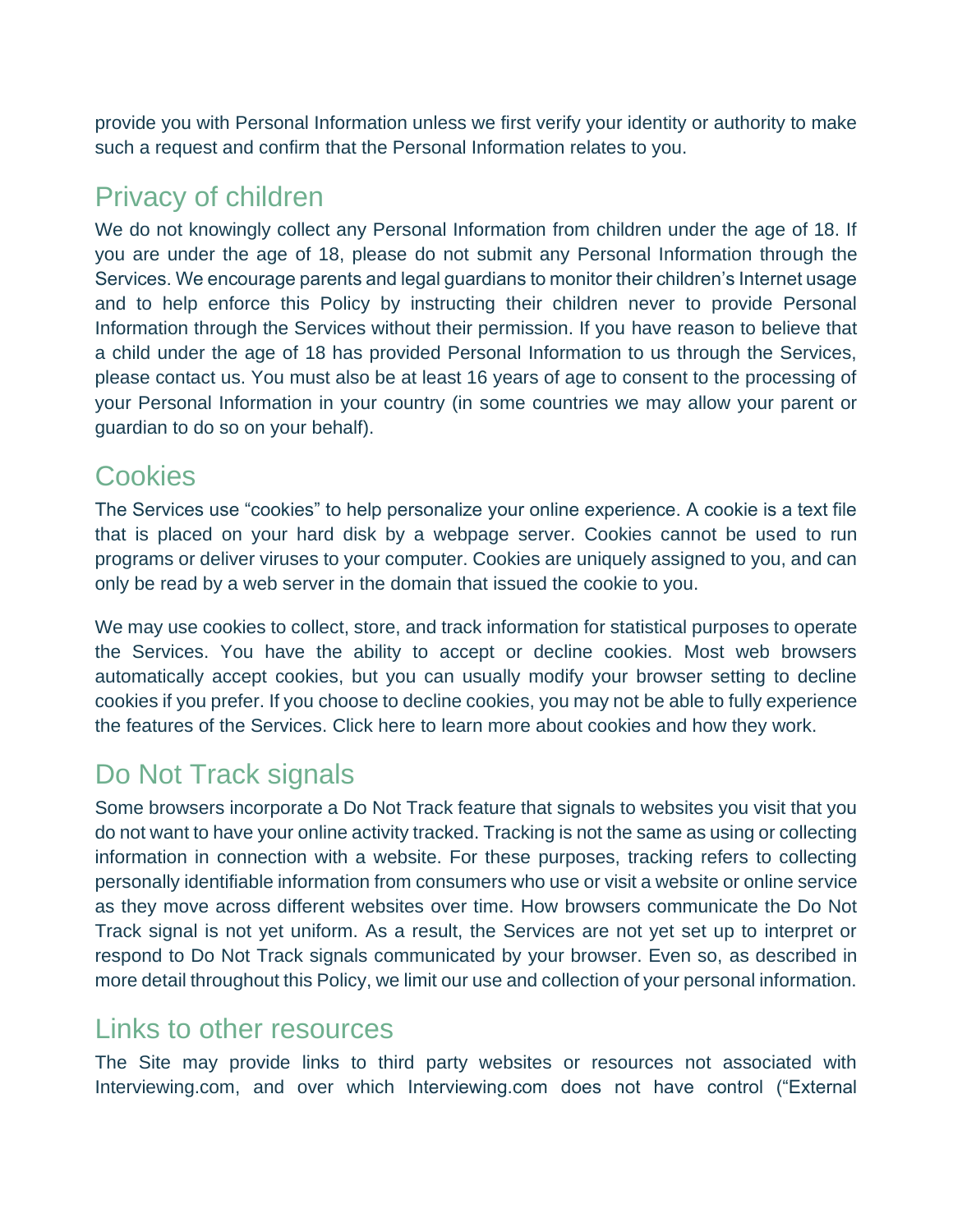Websites"). Such links do not constitute an endorsement by Interviewing.com of the External Websites, the content displayed therein, or the persons or entities associated therewith. You acknowledge that Interviewing.com is only providing these links as a convenience, and you agree that Interviewing.com is not responsible for the content of such External Websites. Your use of External Websites is subject to the respective terms of use and privacy policies located on the linked to External Websites. Interviewing.com does not store any information (user name, password) used to access these External Websites.

# Our Blog

Our Website offers publicly accessible blogs or community forums. You should be aware that any information you provide in these areas may be read, collected, and used by others who access them. To request removal of your personally identifiable information from our blog or community forum, contact us at privacy@interviewing.com. In some cases, we may not be able to remove your personally identifiable information, in which case we will let you know if we are unable to do so and why.

### **Testimonials**

We display personal testimonials of satisfied customers on our site in addition to other endorsements. With your consent we may post your testimonial along with your name. If you wish to update or delete your testimonial, you can contact us at support@interviewing.com.

#### Other social media features and web-apps

Our Website includes Social Media Features, such as the Facebook Like button, Google+ button, Twitter and Linkedin Share button. These Features may collect your IP address, which page you are visiting on our site, and may set a cookie to enable the Feature to function properly. Social Media Features and Widgets are either hosted by a third party or hosted directly on our Site. Your interactions with these Features are governed by the privacy policy of the company providing it.

#### Information security

We secure information you provide on computer servers in a controlled, secure environment, protected from unauthorized access, use, or disclosure. We maintain reasonable administrative, technical, and physical safeguards in an effort to protect against unauthorized access, use, modification, and disclosure of Personal Information in its control and custody. However, no data transmission over the Internet or wireless network can be guaranteed. Therefore, while we strive to protect your Personal Information, you acknowledge that (i) there are security and privacy limitations of the Internet which are beyond our control; (ii) the security, integrity, and privacy of any and all information and data exchanged between you